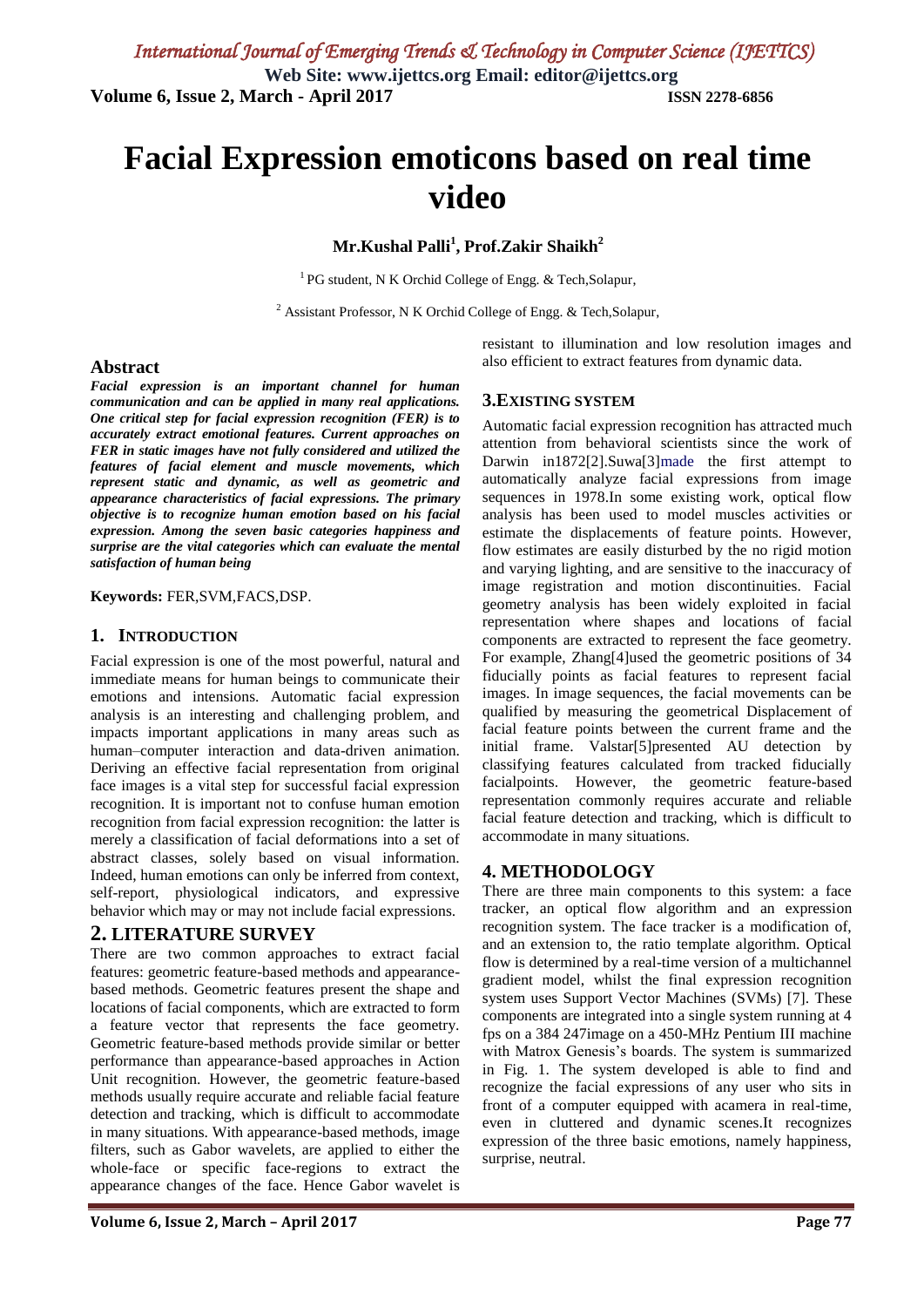## *International Journal of Emerging Trends & Technology in Computer Science (IJETTCS)*

**Web Site: www.ijettcs.org Email: editor@ijettcs.org Volume 6, Issue 2, March - April 2017 ISSN 2278-6856**



**Fig. 1.**System summary. (a) Face in the scene is located using a face tracker. (b) Motion of the face region only is determined using an optical flow algorithm. (c) Processed motion data is input into SVM classifiers.

Once a face has been located in the scene by the face tracker, an optical flow algorithm determines the motion of the face. The multichannel gradient model(MCGM) is employed to determine facial optical flow [8].The MCGM is based on a model of the human cortical motion.

Pathway, and operates in three dimensions (two spatial, and one temporal), recovering the dense velocity field of the image at all locations. The model involves the application of a range of spatial and temporal differential filters to the image, with appropriate ratios being taken to recover speed and direction. Interestingly, there is evidence to suggest that the MCGM is a biologically plausible model of the human cortical motion pathway as it has been shown to correctly predict a number of motion-based optical illusions. It runs at speeds of 18 fps on a 64 41 image using the Matrix Genesis DSP boards and thus is ideal for incorporation into a real-time expression recognition system. The system used four consecutive frames of motion data generated by the MCGM to represent each example of a facial expression. As the overall system frame rate was 4 fps, these four frames represent one second of facial motion and consist only of the start phase of a facial expression (i.e., from neutral face to expressive face).

Emotion recognition via video information is based on observing facial deformation of specific facial regions or movement of characteristic points. Mouth, eyes, wrinkles and furrows regions are used for emotion recognition. Facial expressions represent a visible consequence of facial muscle and autonomic nervous system actions. Ekman and Friesen[1] propose the Facial Action Coding System (FACS) in order to measure all visible movements. Once facial motion has been determined, it is necessary to place the motion signatures into the correct class of facial expression (either a no expression or one of the six basic emotions).The motion signatures produced are then classified using Support Vector Machines as either no expressive or as one of the six basic emotions. The expression recognition system described in this section is summarized in Fig. 2.



**Fig 2.** Summary of expression recognition approach.

The facial elements, especially key elements, will constantly change their positions when subjects are expressing emotions. As a consequence, the same feature in different images usually has different positions, as shown in Fig.3 (a). In some cases, the shape of the feature may also be distorted due to the subtle facial muscle movements. For example, the mouth in the first two images in Fig. 3 (b) presents different shapes from that in the third image. Therefore, for any feature representing a certain emotion, the geometric-based position and appearance-based shape normally changes from one image to another image in image databases, as well as in videos. This kind of movement features represents rich pool of both static and dynamic characteristics of expressions, which play a critical role for FER.



**Fig 3.** Facial movement features(a) Feature position (left mouth corner) changes. (b) Feature shape (mouth) changes

Not every expression is shown in the same area of face.eg:- Surprise(upper part) with wrinkles in the forehead and raised eyebrows, while smile is mostly shown in lower face. Surprise can be characterized by identifying raised and curved eyebrows, stretched skin below the eyebrows, horizontal wrinkles across the forehead, open eyelids, dropped jaw, parted lips while happy can be identified primarily by a smile as shown in fig 4.